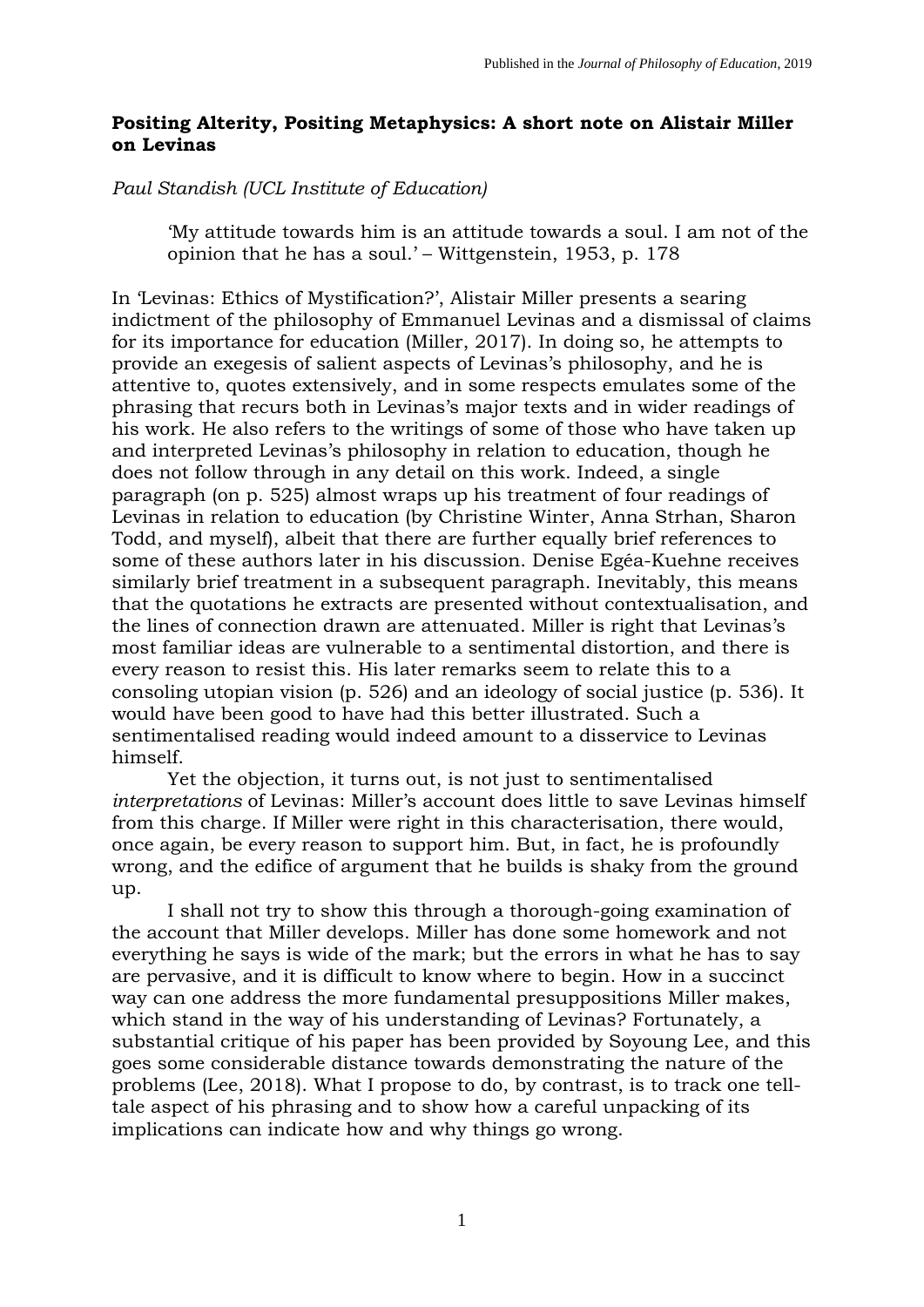Before doing this, I shall make some brief related remarks about the terms within which Miller sets up his discussion, which are important, I think, for setting the context. In the abstract to the paper, Miller writes:

[T]he notion that the subject can be detached from its worldly being that one can posit a primordial metaphysical pre-conscious prephenomenal self which stands in ethical relation to a primordial metaphysical pre-conscious pre-phenomenal Other—is highly questionable (p. 524).

The term 'metaphysical' and its cognates occurs five times in the abstract and twenty-six times in the main text. The paper is not necessarily any the worse for that, but the recurrent usage repays some attention. The fate of metaphysics in philosophy is a curious one. In much philosophy over the last century or so, the term has acquired a negative force, referring in particular to the tendency to stand outside the world in order to try to describe it. An example of this criticism is to be found, for example, in Wittgenstein's disparagement of philosophical thought that becomes disconnected from the 'rough ground' of everyday experience and where, say, the machinery of a philosophical system turns smoothly precisely because it is spinning in mid-air, without the friction that would give it purchase (Wittgenstein, 1953, #107).

There is good reason to be suspicious of forms of speculation and theorising that lose touch with reality in this way. But, in another sense, metaphysics is not to be dispensed with so easily. Notions of time, thing, change, cause, intention, substance, and indeed soul are built into our ways of thinking and being, realised in different cultural and historical circumstances as they clearly are. <sup>i</sup> In a sense, such notions are unavoidable for human beings. The appealing ironic understatement of Gilbert Ryle's description of philosophy as being about 'chaps and things' (ref.), and of Wilfred Sellars's remark, in more American idiom, that the aim of philosophy is 'to understand how things in the broadest possible sense of the term hang together in the broadest possible sense of the term' (Sellars, 1960, p. 1), is a quiet testimony to this unavoidability of metaphysics. Insistently negative use of the term, by contrast, can become a sledgehammer that obliterates thought there where most it is needed; and it can lead to caricature. Thus, when Miller remarks, of Levinas's work, that 'the exercise appears to be little more than an attempt to vivify a metaphysical relation between metaphysical entities devoid of human phenomenal attributes, and to imbue these entities with an aura of meaning and significance' (p. 530), one must wonder in whose mind this metaphysical relation exists. The overused but not inappropriate slogan that is associated with Levinas (and which indeed Miller quotes) – ethics before ontology – clearly implies that whatever ethics is, it is not a matter of *entities*! So the two realms that Miller identifies – as when, for example, he refers to 'a one-to-one correspondence between the phenomenal and preontological realms' (p. 531) – do not exist other than in a fantasised reconstruction. Moreover, the emphasis on ethical priority in Levinas seems to have been taken by Miller to imply chronological priority, when in fact Levinas's concerns are more to do with the presuppositions or

 $\mathfrak{D}$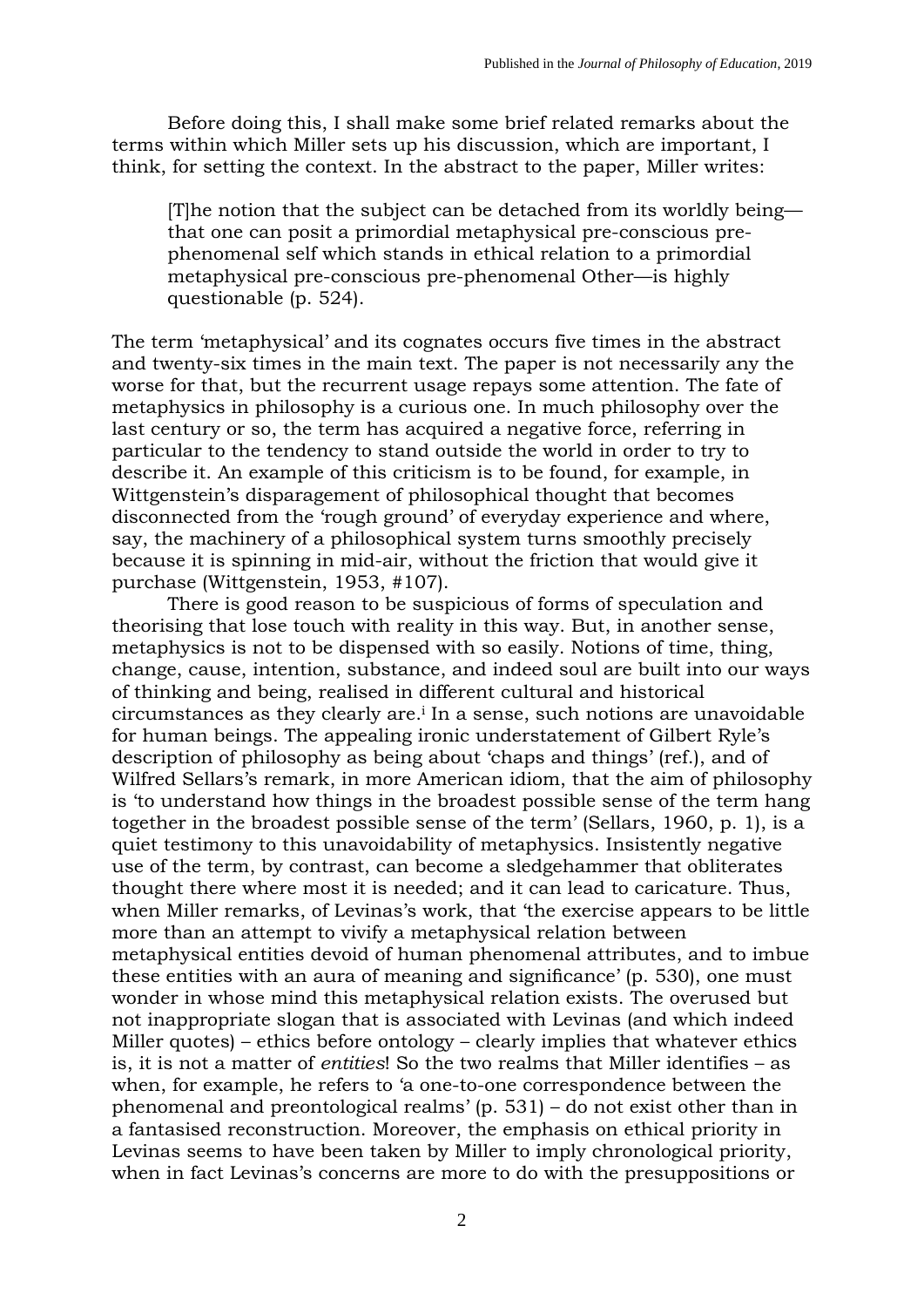preconditions of aspects of our world (in a way that is closer, for example, to notions of logical, not temporal priority). Furthermore, the force of alterity figured in what Levinas calls the 'concrete abstraction' of the Face is weakened and radically distorted where this is taken to be a 'face-to-face' relation. The latter expression implies a reciprocity that Levinas is at pains to resist: it is crucial to his account that this singularising asymmetry in relation to the other is felt in the weight of the first-person perspective. No wonder this is such a tangle! How, in the light of this, can Levinas's philosophy come into view?

As indicated above, however, my purpose here is not to answer this question in the roundii but to focus on one detail, a detail of expression that I take to be a give-away of the extent of the misunderstanding. This is the notion of positing, which runs through Miller's discussion. When he questions the notion that 'one can posit a primordial metaphysical preconscious pre-phenomenal self' standing in ethical relation to 'a primordial metaphysical pre-conscious pre-phenomenal Other' (p. 524), this is clearly intended as an accurate description of Levinas's views. Similarly, he later claims that it is by 'positing the stranger, neighbour or "Other" as transcendent in their "alterity"' that Levinas is able to 'establish that ethics (or metaphysics qua ethics) "precedes ontology"' (p. 525). The distinction Levinas draws between existence and existents is then hidden and confused by the assertion that

once existence is posited as something independent of the existent or subject, and prior to consciousness (and hence to the 'outer' world and relations with others), the way is opened to positing the other person as possessed of 'exteriority' and 'alterity', as the 'absolutely other' with whom a primordial relationship (or relation) is possible in the metaphysical form of a 'face to face' encounter (pp. 527-528).

Yes, this certainly sounds confused, and the confusion is compounded by Miller's phrasing of his puzzlement over how 'existence [could] be posited independently of existents, and prior to consciousness, as a "metaphysical" fact or truth' (p. 528). Moreover, he chastises Levinas for negligence in his thinking:

to posit 'solitude' (p. 43), 'vulnerability' (Levinas, 1998, pp. 48, 54), gentleness (Levinas, 1969, p. 150), 'destitution' (p. 200), and so forth, as metaphysical pre-ontological qualities (see pp. 54–58) is to neglect that the concepts and experiences these terms have come to designate as part of common linguistic usage are only meaningful in relation to other concepts and experiences: for example, in the case of 'solitude', those designated by the terms 'relationship', 'coexistence', 'companionship', 'community', 'love' and 'friendship' (Miller, 2017, p. 528).

Against what he takes to be Levinas's view that a humane ethics simply cannot be grounded empirically, Miller draws attention to the importance of the evidence of history. One 'only has to consider the Holocaust' to realise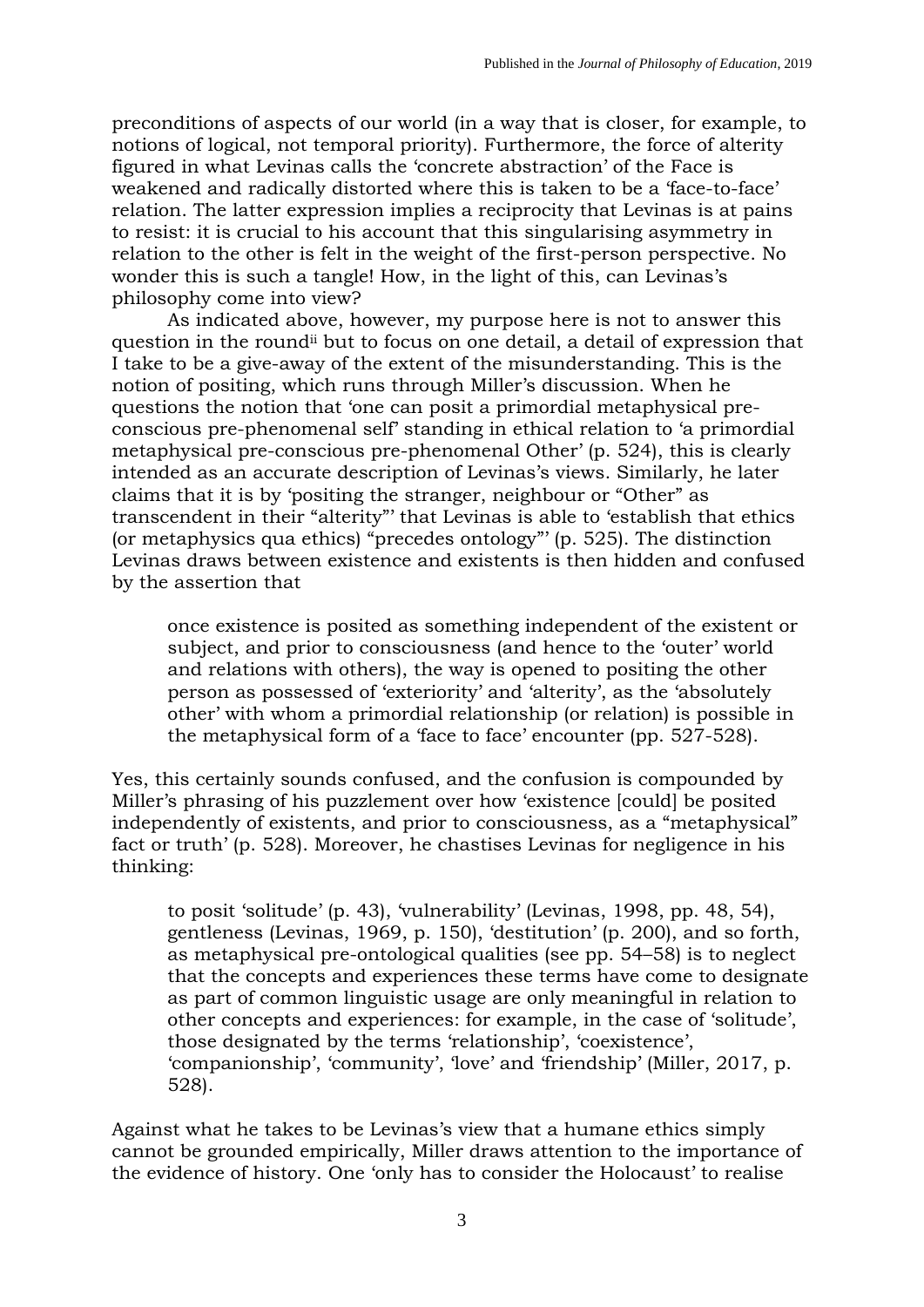that 'neither sympathetic personal relations nor "totalising" belief systems, including conventional religious systems that posit a deity or another world, are adequate to the task' (p. 532). So it seems that for conventional religious believers also, the reality of the god they live by concerns the existence of a deity or another world as *posited*. Apparently, Kant's moral law and (the surely very different case of) Rawls's original position are also similarly posited (p. 534). But can it be right to say that the religious believer posits the existence of a deity? Is 'I posit that there is one god' to translate *Credo in unum deum*?

The emphasis on positing in Miller's account points, in my view, to a systematic misunderstanding in his reading of Levinas. One characteristic of this is the presumption that those pre-ontological aspects of human being and world that Levinas draws attention to must be entities – that is, beings, existents – when in fact they are more like conditions or necessary aspects of experience and, hence, dimensions of the world. That Levinas is not talking about entities in these contexts is something I have made clear above. To be or not to be is not the question. A second characteristic can be seen if we think of the way that positing is something that one might *choose* to do – along the lines, for example, of a speculation. It would be a paltry and, in so many ways, mistaken conception of religious and ethical belief to suppose that we *choose* to believe. We choose cars and we choose t-shirts, but it would be odd to say that we choose to believe that 'Jesus is my saviour' or that apartheid is wrong. To think otherwise would be fundamentally to misconceive the kind of phenomenologically attuned description that Levinas is trying to provide. The two-worlds fantasy – and the idea, in any case, that these two worlds are posited – is a distortion of this description, and it colludes with the twin-strategy Miller adopts of empirical and transcendental readings of the work. Together these block the way to making sense of the expressions from Levinas that Miller recites.

Miller's usage of the term 'positing' is, as far as I can see, the everyday one,<sup>iii</sup> which typically has the sense of putting something forward, positioning it, or placing it, perhaps as a possible source of explanation. Certainly there are occasions when we posit things, in order perhaps to try to make sense of the world. Within the terms of a particular kind of enquiry – and now surely not a very fruitful one – it would make sense to speak of, say, positing the existence of god as a way of addressing the problem of origins and first causes. Intellectually this would appear to make some sense (that is, it is a coherent sense of positing), notwithstanding the fact that it is difficult now to believe that this takes us very far in understanding the nature of religion or of the world or of anything else. This is very far from what Levinas is doing in his philosophy.

It is, as I have tried to show, the idea that Levinas *is* positing alterity that provides the basis for the barriers to understanding that Miller goes on to build. In concluding, let me criticise just three mainstays of this misconception. First, it is a mistake to think that Levinas 'posits' a 'primordial metaphysical pre-conscious pre-phenomenal *self*' (italics added), whatever kind of spook this might be; Levinas nowhere conceives the self in these terms. Second, if we concede for a moment Miller's phrasing that 'our experience of the world and of ourselves can only be conceived in social,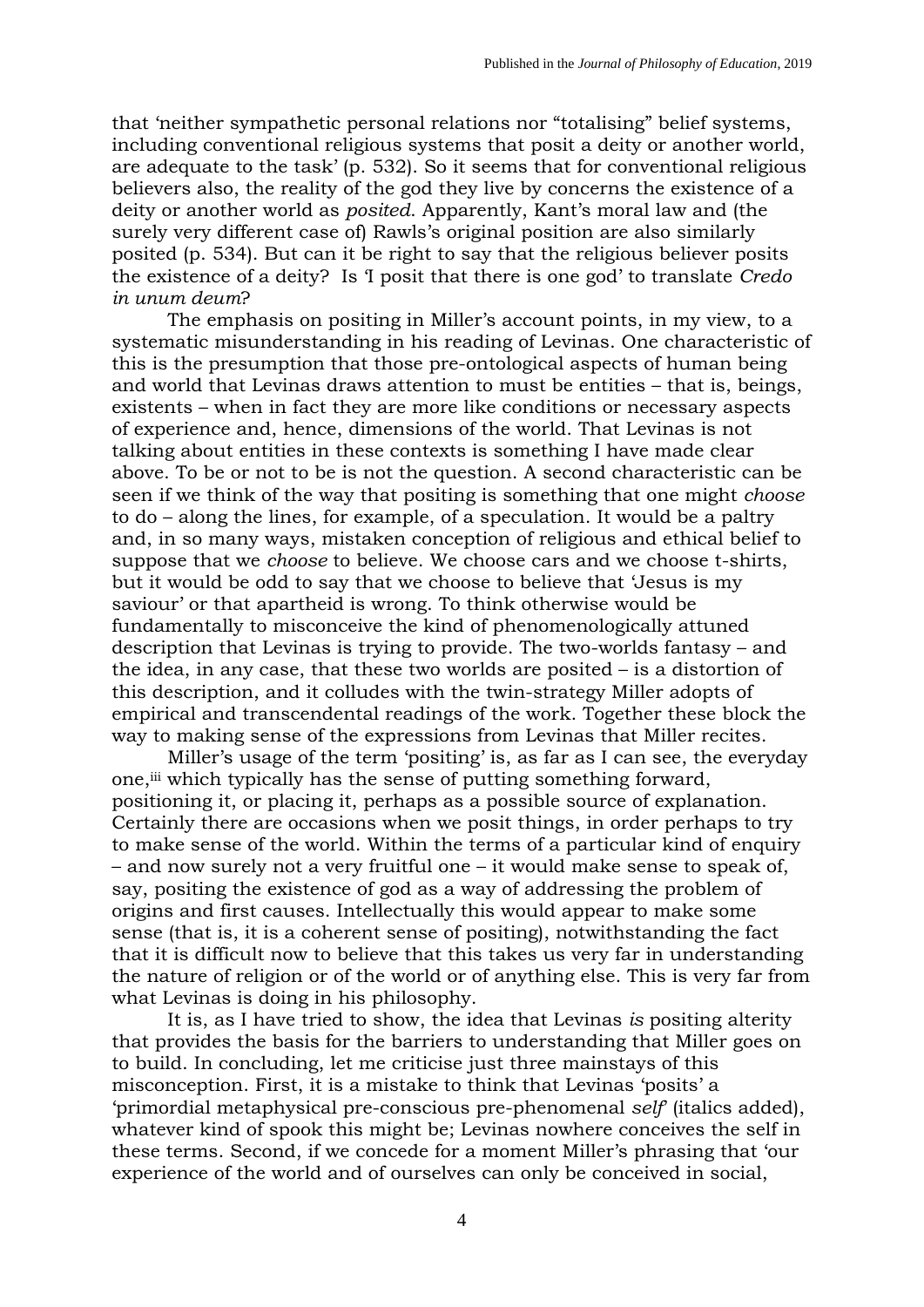cultural and linguistic terms', then it is precisely these terms, these aspects of our experience, that Levinas's philosophy seeks to illuminate. In fact, he is asking what society, culture, and language are, and this is anything but other-worldly. Third, Levinas is not in the business of constructing metaphysical abstractions or indulging in an esoteric discourse. His words – drawing on such powerful flesh-and-blood figures as the widow, the orphan, and the stranger, and with the visceral imperative of giving the other the bread from one's mouth, with evocations of the pain of labour, of woundedness, of sickening and ageing – are far from being a self-referential lexicon but chosen in order to break through those accustomed, abstracted, third-person theorisations that mark so much of professionalised moral philosophy. It is not unreasonable to hope that language of this kind might also break through those sometimes anaesthetising, familiar debates between moral cognitivism, character education, and virtue ethics – the standard territory of theorisations of moral education.

At several points in the text, Miller has recourse to a conception of language that, he seems to believe, can dispel mystification and restore good sense. He appeals to 'accepted criteria for evaluating prose (i.e. by reference to the rules of grammar, syntax and logic)' (p. 529) and to a notion of the ordinary ('correspondence to ordinary linguistic usage', *ibid.*; 'in the sense we ordinarily understand the term', p. 531; 'the capacity of ordinary people', p. 535). Such appeals are welcome, but too great a confidence in 'plain prose' can also become complacent, and there is reason, as Wittgenstein saw, to seek a conception of the grammar of an expression that relies less on rules of correctness (e.g. according to 'standard English usage', ensuring number agreement, correct verb form, and so on) and more on its coherence in a particular context and practice – in short, within the particular language game. When he writes 'My attitude towards him is an attitude towards a soul. I am not of the opinion that he has a soul', his purpose is a grammatical one in that he is trying to illustrate something of the place of the idea of the soul in ordinary ways of thinking. 'Poor old soul!' as it is sometimes said. This is different from debating whether someone has a soul or what the soul is, exercises that Wittgenstein might instance as examples of language and thought spinning in mid-air. My attitude to him is an attitude to a soul. I do not posit that he has a soul.

But let me approach this from another angle also. As I remarked above, Miller's usage of 'positing' is the everyday one, and there is no suggestion that he is alluding to the complex notions of (self-)positing that emerge so powerfully in Fichte and Hegel. Certainly, one can feel the appeal of the ordinary against such technical abstractions. And yet Fichte and Hegel were addressing the reality of what the human subject is and its relation to experience and to anything we could call the world. Their speculations have a bearing on what the ordinary can be. Conversely, it is the case that too quick an appeal to such ordinary but elusive notions as society, culture, and language can be a way of avoiding the question of just what these amount to. In a very different vein, Levinas also has developed a philosophy that examines searchingly and describes with great subtlety and accuracy the place of such institutions in our everyday lives, not to mention in our professional lives in education. While Miller's paper suffers from a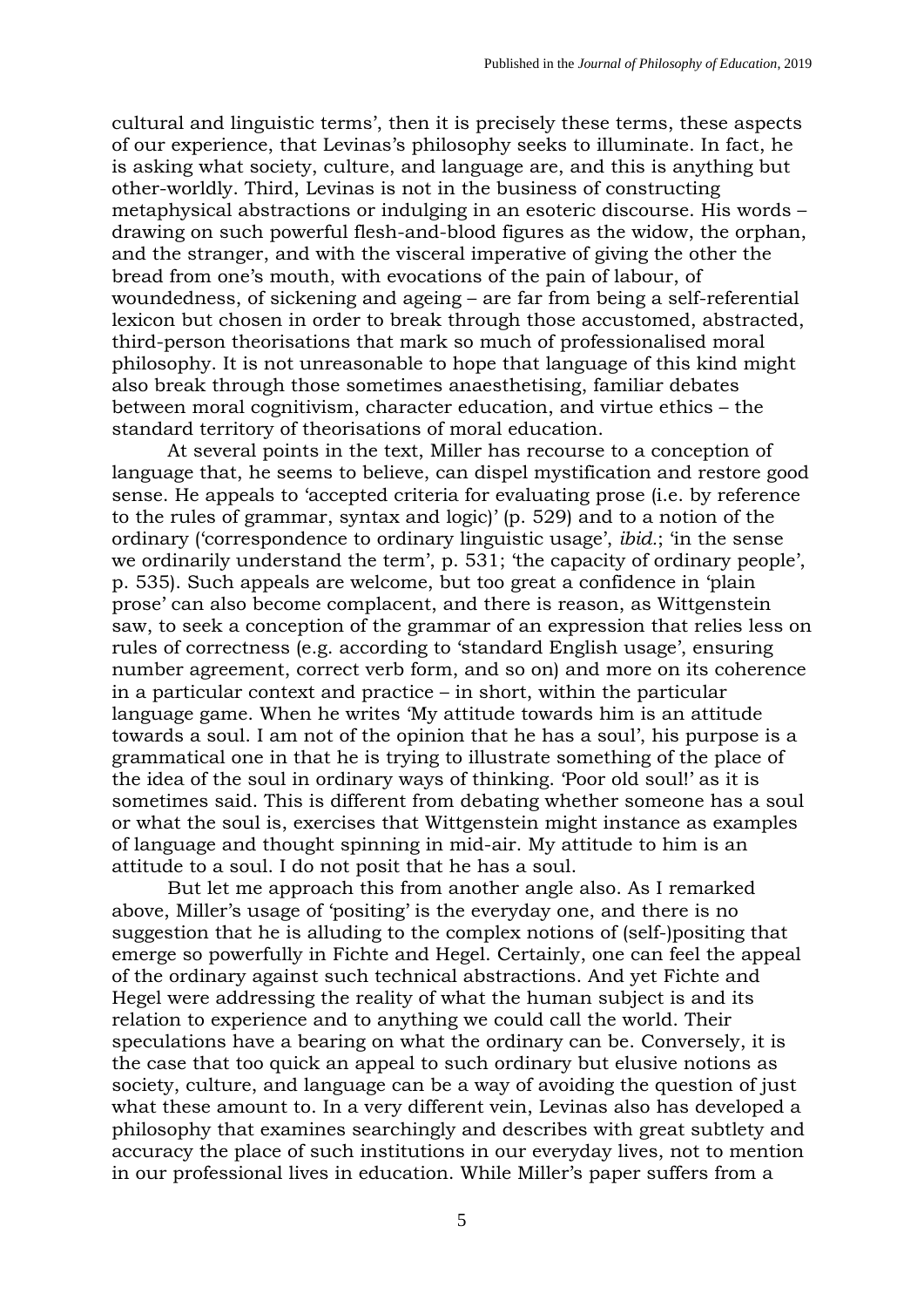degree of complacency in its blocking these kinds of enquiry and insight, it also teeters on the brink of condescension in its final sorry assessment of Levinas:

When considered as a work of poetic or prophetic incantation, as myth, Levinas's work is endlessly fascinating. But as philosophy, as ethics, even as a creed, it has, I have argued in this article, little to offer. When the mystical trappings of the ethics of the Other are stripped away, what remains, I fear, is more akin to a totalising system of the kind Levinas detests (p. 535).

If Levinas's philosophy is so woefully inadequate, it is hard to see where the fascination can lie! Is Miller really so fascinated by 'poetic' writing or mythmaking that has no bearing on reality? What would be its value? In fact, the distinction between poetry and prose is another that Miller has relied on, yet the coherence and consequences of the distinction, contentious and unsteady as it is, and the fault-line between philosophy and literature that has run through philosophy since ancient times, is never directly addressed.iv Does Miller's indictment of consoling utopian visions and of the ideology of social justice extend to Levinas himself? It is not clear where Miller stands on this, but his dismissal of the philosophical value of Levinas's thought itself makes the question less significant.

I have found there to be something severe, demanding, and far from consoling in Levinas's philosophy. I have found that what I have called the 'visceral' quality of some of his writing speaks to the difficulty of reality and the singularising force of the ethical – that is, the weight of responsibility. The visceral is there also in what one might think of as his allegorical invocation of the orphan and the stranger: but perhaps this is less allegory than metonymy, given the countless dispossessed, displaced, hungry strangers who in fact walk the earth. The visceral is there in his writings about politics and about war. And it is there too in the image he draws from Vasily Grossman of the nape of the neck – the neck of the person standing in front, in the queue for food in the camp, at Treblinka or Maidanek. These are anything but metaphysical abstractions.

There is also, I think, something obsessive about his philosophy, as if a singular thought reverberated through the whole. Is there reason to be troubled by this? To the extent that there is, it must also be recognised that this is a weakness of a kind quite other than anything Miller describes. To explore this is beyond the scope of the present discussion. Let me conclude instead with a brief comment on the approach I have adopted in the above critique.

## **An analytical critique, a continental project?**

I am prompted to make this comment by the suggestion of an anonymous reviewer, who claims that Miller's misguided commentary on Levinas' work is caused by his use of an analytical philosophical framework and the application of its assumptions to a continental philosophical project. The same reviewer wonders also whether, even though I may be attracted to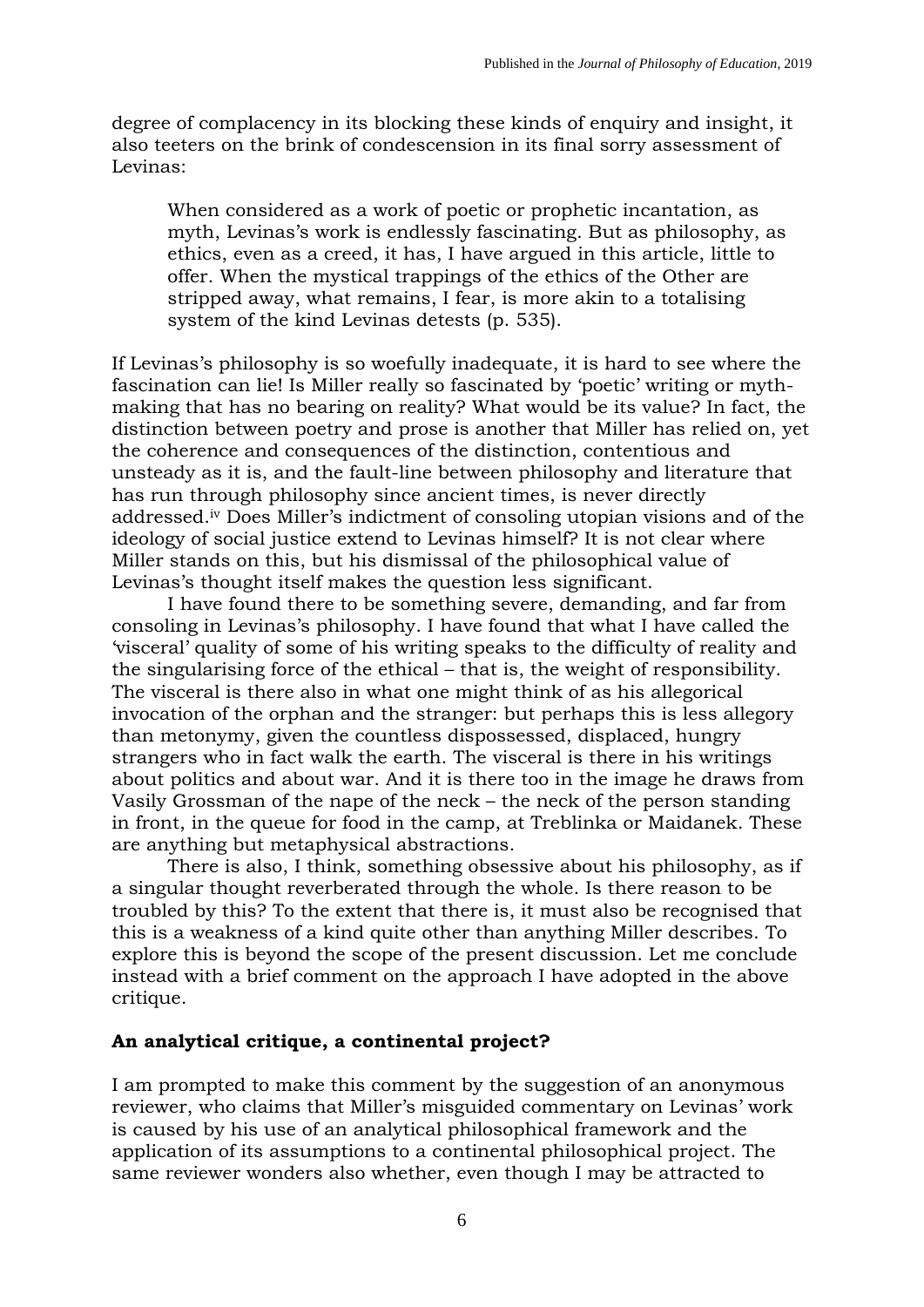insights provided by continental philosophy, I am so deeply embedded in the analytical tradition that I am unable to go further in identifying the problem in Miller's stance and exposing its deep paradoxes. I have, it seems, failed to see the fundamental problem of Miller's mistaking Levinas's work for a metaphysical project: in Miller's claims that Levinas's work is 'little more than an attempt to vivify a metaphysical relation between metaphysical entities devoid of human phenomenal attributes,' and that for Levinas, 'the subject can be detached from its worldly being—that one can posit a primordial metaphysical pre-conscious pre-phenomenal self,' he seems, according to the reviewer, to be as far as can be from understanding Levinas's project. My mistake is that, aside from some incidental criticisms, the main charge I muster against Miller is, evidently, that he has failed to give sufficient context to the brief remarks from philosophers of education interpreting Levinas.

I find it surprising that I am understood in this way. My observation regarding Miller's somewhat casual treatment of the philosophers of education in question is a preamble to my main purpose in this discussion. In broaching the latter, I state that 'the edifice of argument that he [Miller] builds is shaky from the ground up'; and, further, that 'the errors in what he has to say are pervasive', with the consequence that 'it is difficult to know where to begin'. To refine the problem, I have elected to concentrate on one significant, recurrent feature of Miller's expression, which I take to be a telltale sign of his mistaking Levinas's descriptive phenomenological commitments for a metaphysical project: metaphysical, that is, in the bad sense - stepping outside the world and positing the existing of things. The emphasis on positing, as I claim early on in my discussion, points to a systematic misunderstanding in Miller's reading of Levinas. The quotations (in the above paragraph) that the reviewer uses to make the point that I supposedly miss are precisely those around which my own discussion has revolved.

I wanted to write a *short* response in order to appeal to the sceptical reader. Closer attention to Levinas's texts and careful exegesis of the several decades of scholarship and criticism that his writings have stimulated<sup>v</sup> would hardly have been likely to cut much ice with those impressed by Miller's line of argument. Indeed, such literature would equally fall foul of the misreading that his text exemplifies. In any case, a more rounded account, more explanatory of Levinas but again with the sceptical reader in mind, is already available in Lee's fine critical response to Miller, which was mentioned at the start: its three-part structure provides an attack on the suggestion that Levinas's ethics is a 'system', clear explanation of Levinas's idea of the face, and elaboration of the importance of ethics without return (Lee, 2018). vi If the philosophers to whom I do make passing reference are more familiar or more acceptable to readers such as Miller, then this seems desirable – even desirable pedagogically, one might say – as a means of advancing understanding.<sup>vii</sup>

On the whole, in philosophy, it is easy to go wrong if one takes up an idea without some awareness of its discursive context: that is, of the background texts, the connotations of central expressions, and the lineage of arguments. Think of reading A.J. Ayer without some sense of the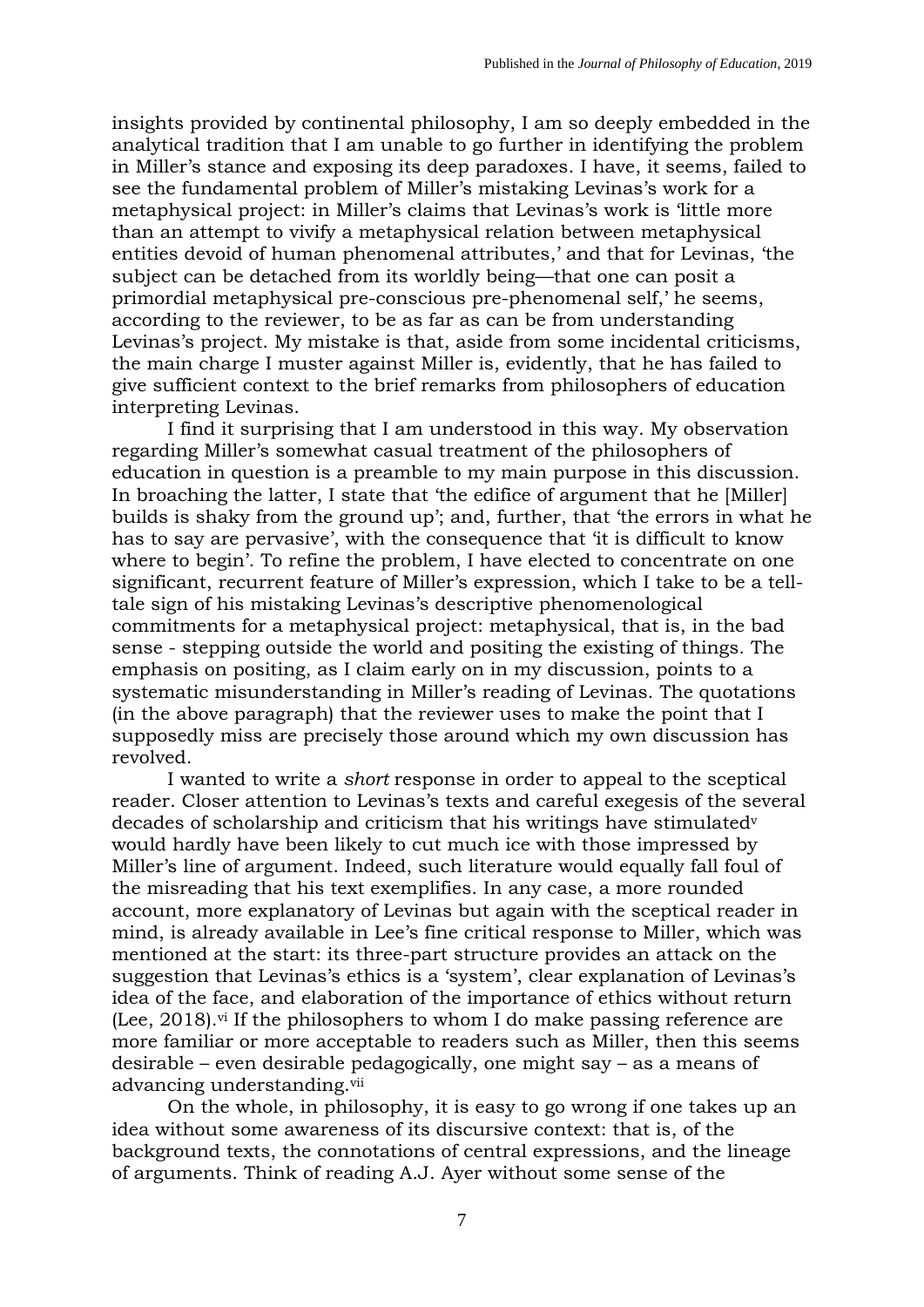background in Russell's philosophy and logical positivism, of coming across the idea of 'second nature' in a contemporary text without awareness of John McDowell's work and its Aristotelian inheritance, of trying to understand recent discussions of knowing-how and knowing-that without knowing of the work of Gilbert Ryle. The point here is not to reprimand the reader who has not done all this but to encourage the replacement of headstrong assumptions regarding a text with something closer to intellectual humility. Traditions of philosophical enquiry may sometimes seem alien and hard to penetrate, and sometimes they may become ideological and moribund, but it is unlikely that those who have developed them are simply fools – or just myth-makers or mystics or ideologues or 'poets'.

Finally, it is a failure of philosophy if we are to acquiesce in the diagnosis that the cause of the problem here is that an analytical philosophical framework has been applied to a continental philosophical project. Setting aside for the moment the cumbersome and obstructive nature of the analytical/continental distinction, such a diagnosis invites an unhealthy relativism, where each approach is equally 'valid' but where they cannot engage with one another. I do not see Miller as welcoming such a verdict. In fact, to think that way is a threat to philosophy and to reason itself: it is a failure to follow the argument where it leads. And following the argument, in the sense that is most important for philosophy, is not to be reduced to the application of the skills of critical thinking or to the vaunting of over-hasty or simplistic notions of clarity. It involves patience and humility in the face of what one does not at first understand, and a readiness to learn more. viii

## **References**

- Egéa-Kuehne, D. (ed.)(2008) *Levinas and Education: At the Intersection of Faith and Reason* (London, Routledge).
- Lee, S. (2018) 'Ethics is an optics': ethical practicality and the exposure of teaching, *to be confirmed*.
- Miller, A. (2017) Levinas: Ethics or Mystification?, *Journal of Philosophy of Education*, 51.2, pp. 524-537.
- Putnam, H. (2008) *Jewish Philosophy as a Guide to Life: Rosenzweig, Buber, Levinas, Wittgenstein* (Bloomington, IN, Indiana University Press).
- Sellars, W. (1960) *Philosophy and the Scientific Image of Man*, Two lectures given at the University of Pittsburgh in December 1960.
- Standish, P. (2018) ['Nothing but Sounds, Ink](https://brill.com/abstract/journals/dyp/51/1/article-p71_71.xml)-Marks'—Is Nothing Hidden? [Must Everything Be Transparent?,](https://brill.com/abstract/journals/dyp/51/1/article-p71_71.xml) *Danish Yearbook of Philosophy*, 51.1, pp. 71–9.
- Standish, P. (2009) Levinas and the Language of the Curriculum, in: D. Egéa-Kuehne, *Levinas and Education: at the intersection of faith and reason (London* and New York, Taylor and Francis).
- Standish, P. (2008) Education for Grownups, A Religion for Adults: scepticism and alterity in Cavell and Levinas, *Ethics and Education*, pp. 73-91.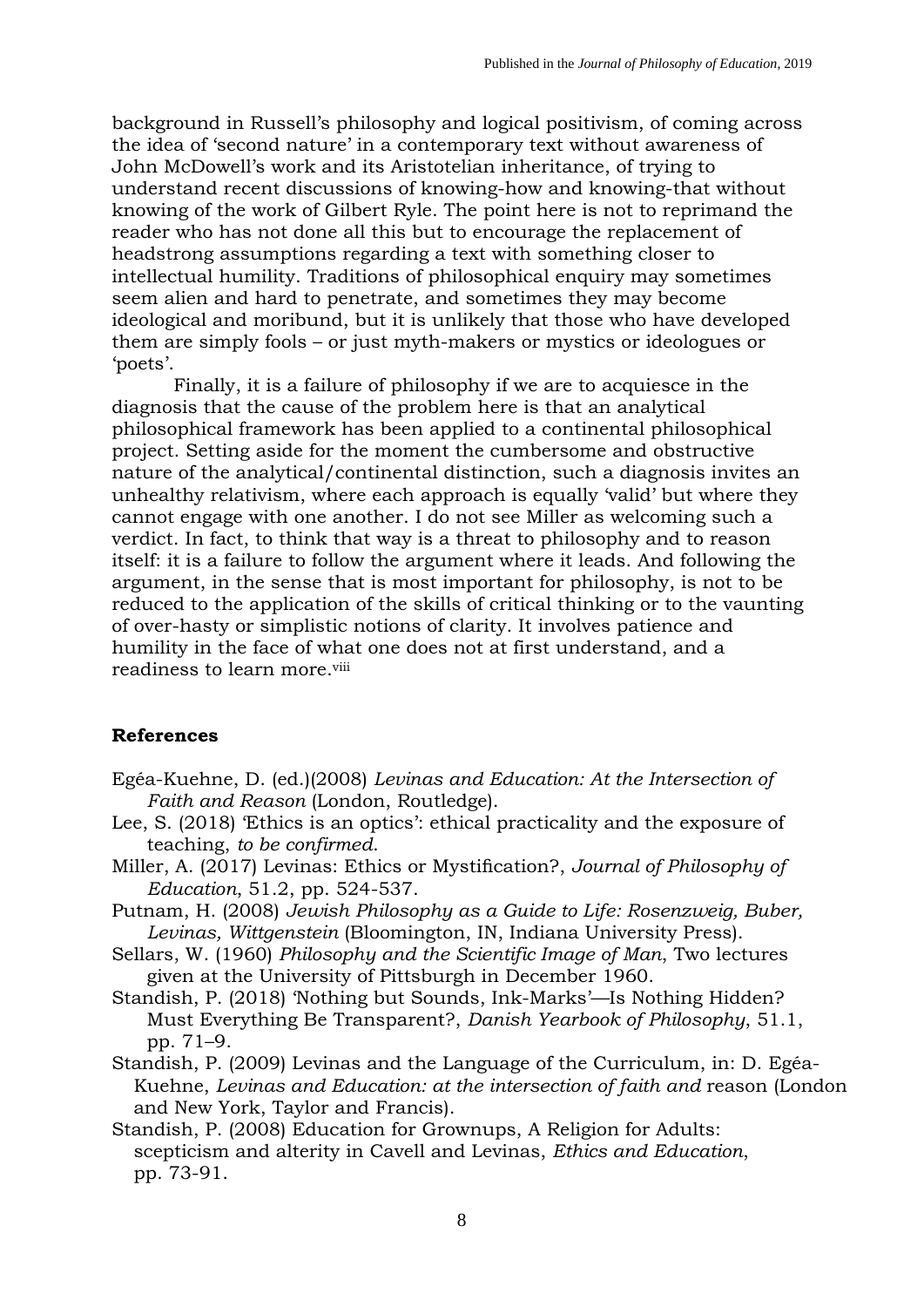- Standish, P. (2005) Towards an Economy of Higher Education, *Critical Quarterly*, 47.1-2, 53-71.
- Standish, P. (2002) Humanism, Antihumanism, the Inhuman, in: W. van Haaften, A. Musschenga, M. Slors, and B. Spiecker (eds) *Personal and Moral Identity*, Dordrecht: Kluwer.
- Standish, P. (2001a) Ethics Before Equality: Moral Education After Lévinas, *Journal of Moral Education*, 30:4, 339-348.
- Standish, P. (2001b) Data Return: the sense of the given in educational research, *Journal of Philosophy of Education*, 35:3, 497-518.
- Strhan, A. (2012) *Levinas, Subjectivity, Education: Towards an Ethics of Radical Responsibility* (Oxford, Wiley-Blackwell).
- Todd, S. (2003) *Learning from the Other: Levinas, Psychoanalysis, and Ethical Possibilities in Education* (Suny Series, Second Thoughts) (New York, SUNY).
- Williams, E., and Standish, P. (2014) Sound not Light: Levinas and the Elements of Thought, in: Guoping Zhao (ed.) *Levinas and the Philosophy of Education*, special issue of *Educational Philosophy and Theory*.
- Wittgenstein, L. (1953) *Philosophical Investigations*, trans. G.E.M. Anscombe (Oxford, Basil Blackwell).
- Zhao, G. (ed.)(2018) *Levinas and the Philosophy of Education* (London, Taylor & Francis)

ii It does seem strange that Miller embarks on a project of this kind without reference to prominent monographs on Levinas and education. Sharon Todd's *Learning from the Other* (2003) has rightly been influential, while Anna Strhan's *Levinas, Subjectivity, Education: Towards an Ethics of Radical* 

*Responsibility* (2012) is outstanding for its range and depth. By the same token, a recent collection edited by Guoping Zhao, *Levinas and the Philosophy of Education* (2018) would have been worthy of attention, as would Denise Egéa-Kuehne's edited volume, *Levinas and Education: At the Intersection of Faith and Reason* (2008), which was a significant development in the field.

<sup>v</sup> Reviewers also recommended this.

1

<sup>i</sup> For some readers, 'soul' may sit awkwardly in the list. If its substitution by 'mind' or 'spirit' or 'psyche' were to make it more acceptable, this would also underline the ways in which these metaphysical assumptions are differently realised.

iii He is not appealing to the complex notion of (self-)positing as it emerges in Fichte and Hegel. Nor to any more specialised sense.

iv The 2018 special issue of the *Journal of Philosophy of Education*, edited by Liam Gearon and Emma Williams, in part addresses this.

vi Elaboration of my own views regarding Levinas and education can be found in, for example, Standish, 2001a, 2001b, 2005, and 2009, and Williams and Standish, 2014.

vii But I say *if* more familiar, *if* more acceptable. It is to be lamented that Wittgenstein is not generally in favour in Anglophone philosophy departments at present, though this is certainly not because anyone regards him as a 'continental' philosopher. But it is ironic that the reviewer I am